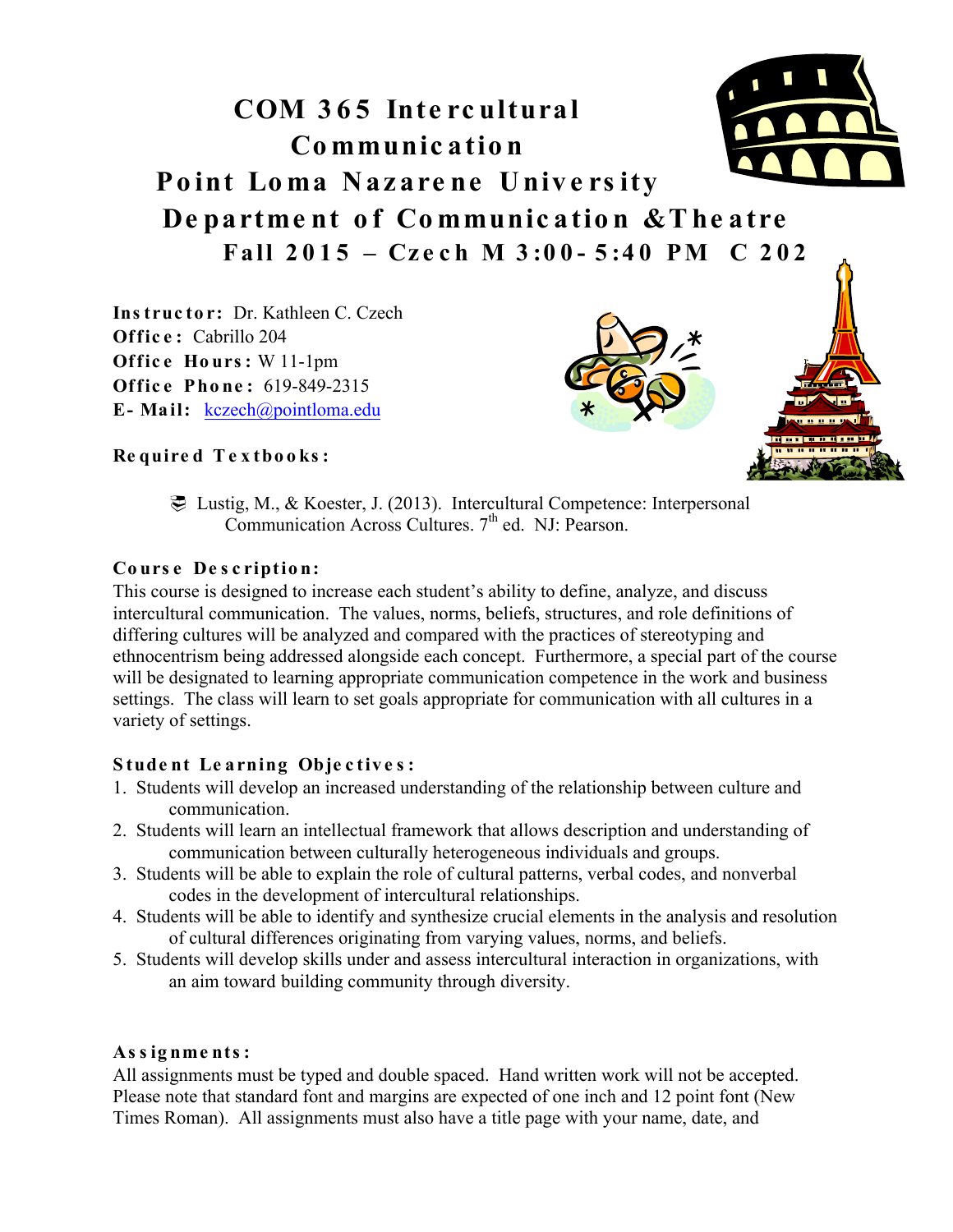assignment title. There should be no grammatical errors or misspelled words in your assignments. Always proofread your assignments and have someone else proof them too. All assignments are due are the day specified and on time. An assignment is late within 5 minutes of the beginning of the class period it is due on! This means that turning in an assignment 6 minutes after class has started will result in an automatic lowering of one full grade level. Late assignments will be accepted with penalties. Late assignments are penalized a grade level for each day they are late starting after the first 5 minutes of class on the day they are due. This means planning on your part. Make sure your printers are working and plan far enough in advance to handle printer or computer lab hours.

The following are the assignments for this course:

- **Exercity Cultural Background Paper**: This paper will describe your own cultural background. Family members will need to be consulted as you attempt to trace your own cultural and ethnic backgrounds. Include in the paper values, traditions, and beliefs relevant to how you identify your cultural background. This will be a 2-3 page paper.
- **Example 2 Cultural Stereotypes Paper:** This paper will examine the cultural stereotypes of 3 U.S. cultural groups other than your own. Be specific and blunt about what stereotypes you have and why you have formed these stereotypes. This should be a 2-3 page paper.
- **Movie Analysis Paper:** This paper will examine cultural issues in the US through a viewing of a movie dealing with current cultural issues. Movie will be determined by the instructor.
- <sup>8</sup> Cultural Case Studies: There will be two intercultural case studies to analyze and make recommendations on. These case studies will give specific actions and recommendations for each study. The case study papers should be 4-5 pages each.
- **Mid-Term & Final Exams:** There will be a mid-term and final exam. Each exam will have a mix of both objective questions and essays. The exams will cover all lecture material and text material.
- **P Quizzes:** At the discretion of the instructor unannounced quizzes may be given over assigned readings.

## Heaven

 The cooks are French The mechanics are German The lovers are Italian The police are British And it's all organized by the Swiss

# Hell

The cooks are British The mechanics are French The lovers are Swiss The police are German And it's all organized by the Italians



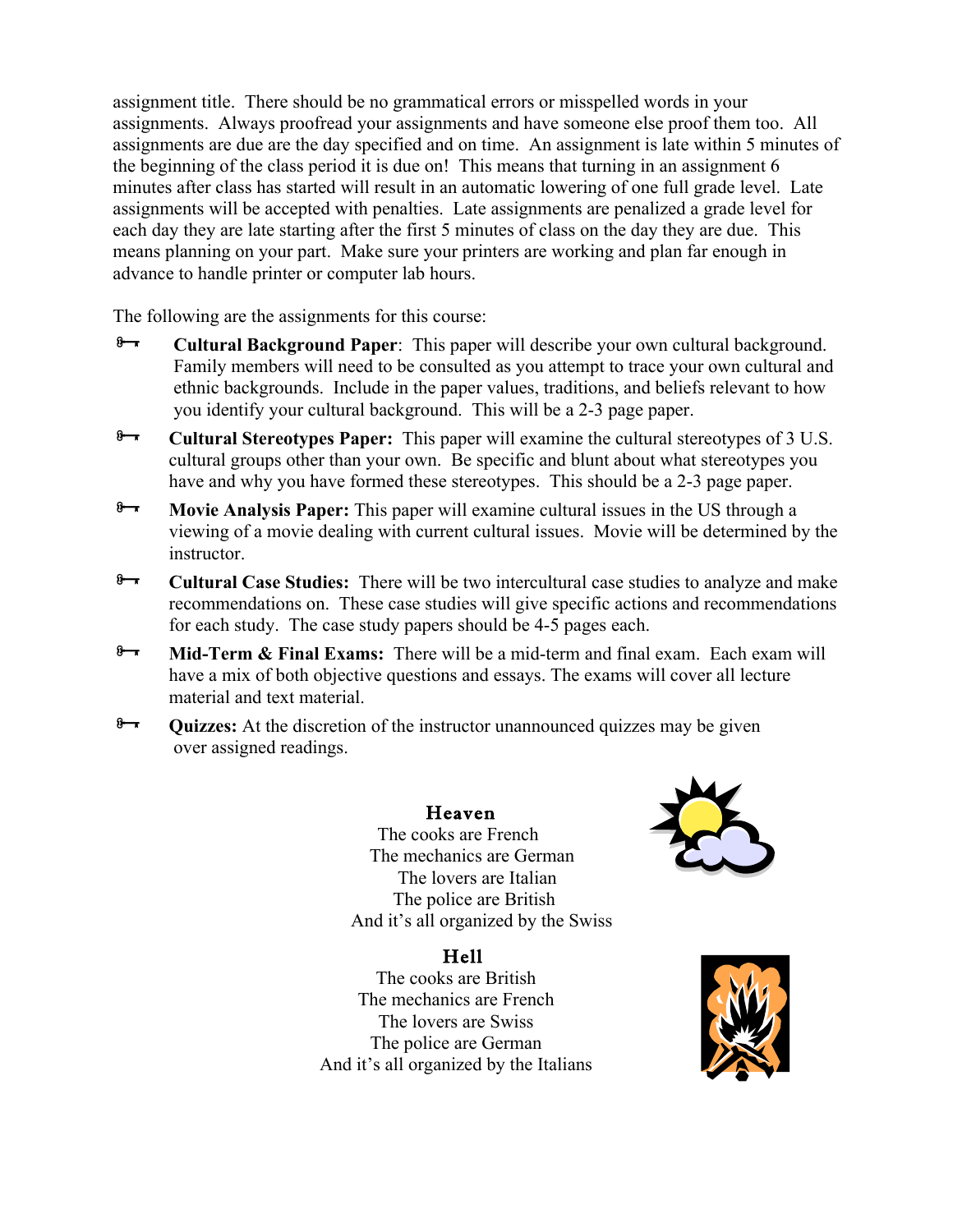# **Grading:**

| Assignment                       | Points Possible | <b>Your Score</b> |
|----------------------------------|-----------------|-------------------|
| <b>Stereotype Paper</b>          | 25 pts.         |                   |
| Movie Analysis Paper             | $25$ pts.       |                   |
| <b>Cultural Identity Paper</b>   | 50 pts.         |                   |
| Case Study One                   | 75 pts.         |                   |
| Case Study Two                   | 75 pts.         |                   |
| <b>International Negotiation</b> | $25$ pts.       |                   |
| Mid Term Exam                    | $100$ pts.      |                   |
| Final Exam                       | $100$ pts.      |                   |
| <b>Total Points</b>              | 475 points      |                   |

#### **Grading Sc ale :**

| Grade        | Percent   | <b>Points</b> | Grade         | Percent   | <b>Points</b> |
|--------------|-----------|---------------|---------------|-----------|---------------|
| $\mathbf{A}$ | 93-100    | $440 - 475$   | $\mathcal{C}$ | 73-76     | $345 - 363$   |
| $A-$         | $90 - 92$ | $426 - 439$   | $C-$          | $70 - 72$ | $331 - 344$   |
| $B+$         | 87-89     | $411 - 425$   | $D+$          | 67-69     | $316 - 330$   |
| B            | 83-86     | $392 - 410$   | D             | 63-66     | $297 - 315$   |
| $B -$        | 80-82     | $378 - 391$   | $D-$          | $60 - 62$ | $283 - 296$   |
| $C+$         | 77-79     | $364 - 377$   | F             | $0-59$    | $0 - 282$     |

- "A's"……..are awarded for work that is highly exceptional and goes beyond all minimal requirements.
- "B's"……..are awarded for work that is above average and goes beyond minimal requirements.
- "C's"……..are awarded for work that meets basic standards and requirements.
- "D's"……..are awarded for below average work that usually lacks minimal requirements.
- "F's"……..are awarded for work that clearly does not meet minimal standards, or is not completed.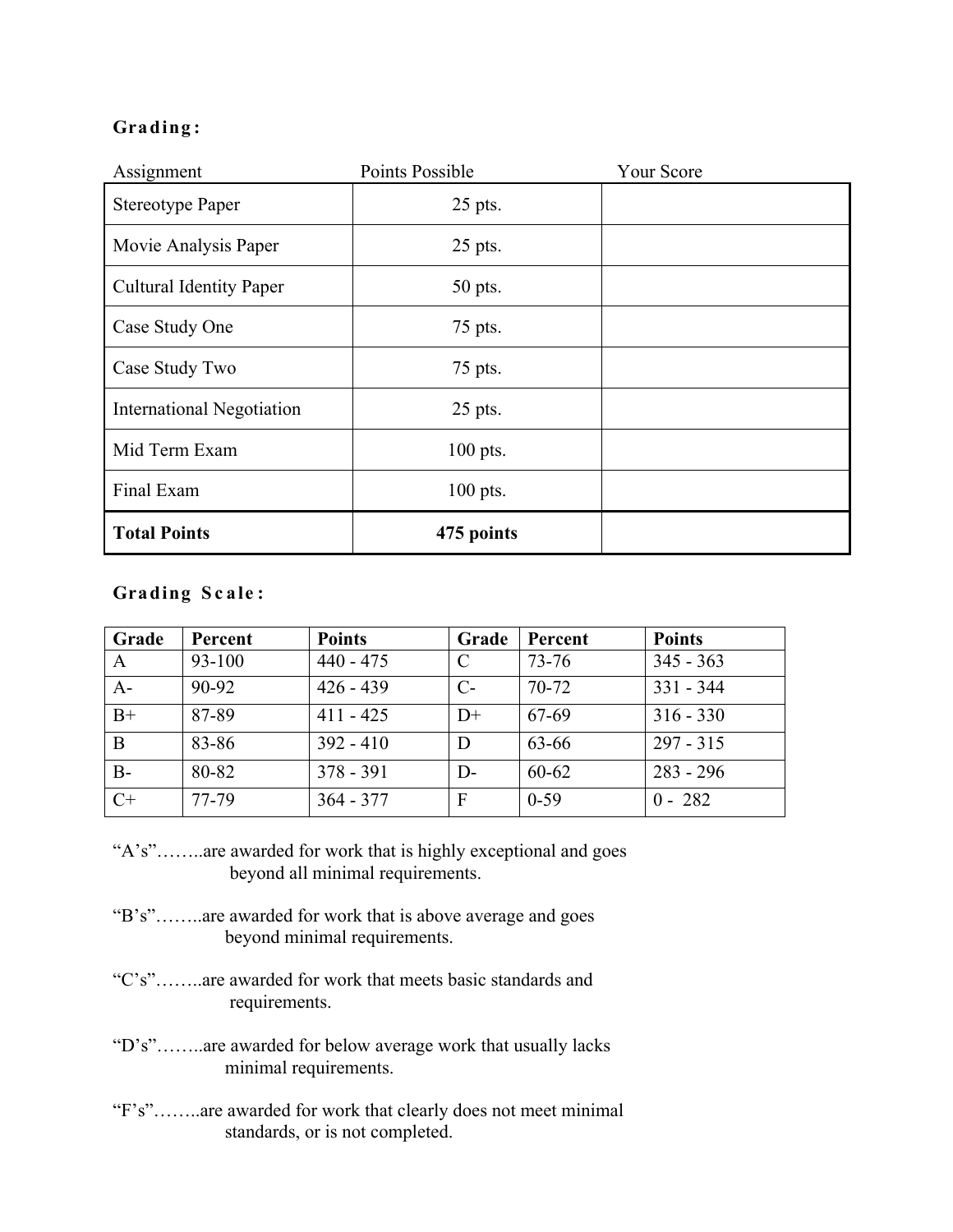#### **Grade Conc e rns :**

If you feel that you were unjustly evaluated on any assignment, please talk with me within 2 weeks after the assignment has been returned. An appeal is welcome by scheduling an appointment or coming to my office hours. DO NOT approach me immediately after a class! Please come with a well reasoned and written explanation of why the grade should be changed, and I will be happy to discuss it with you. Asking for an appeal and defending your case does not secure, nor imply a change of grade. If at any point during the course you are concerned with your overall class grade or other issues in the course, please feel free to make an appointment or stop by my office. I want to help you learn and succeed in this course.

#### **Academic Dishonesty:**

Academic dishonesty is the act of presenting information, ideas, and/or concepts, as one's own when in reality they are the results of another person's creativity and effort. Therefore, cheating and/or plagiarism of any kind will not be tolerated. Academic dishonesty will result in a failing grade for the course.

**Attendance Policy:** This course is a course in communication. In order to do this you must be present in class regularly. You will be allowed 2 excused or unexcused absences. Upon the third absence your final grade will be lowered a half step. This means if you earned a B in the course but missed 3 classes you will receive a B- for the course. Each subsequent absence will affect your final grade an additional half step. Attendance is **mandatory** on activity days by everyone. Missing an activity day will result in the automatic lowering of your final grade by one full grade step. Classes will consist of material that will not be covered by the text and in class activities or quizzes that cannot be made up if you choose to miss class.

In the tragic event that you do miss class please get notes from someone in the class. **Do NOT ask me for notes.** You will be expected to get notes, handouts, and assignments from someone in class. Please do not ask me for my lecture notes!! You are responsible for missed material and should try to make a friend or two in this class that you can count on. In addition I do not post lecture material or power point presentations on Canvas.

## **Make - up's and Ex tra Cre dit:**

All assignments are due on the date specified in the syllabus, within 5 minutes of the beginning of the class period. I am not responsible for turning in your assignments on time – YOU ARE! Please be responsible and figure out how you will get the assignment done and turned into me. In the event of an unexpected and unavoidable scheduling conflict, it is your responsibility to make prior arrangements (well in advance) with me to resolve problem. Excuses after the assignment dates are unacceptable with the exception of extreme circumstances. Extra credit is not available, so please do well on the assignments in the course.

#### **Clas s room De me anor:**

While I enjoy a relaxed classroom atmosphere, with lots of discussion and jokes, disrespect will not be tolerated. Please respect both your peers and instructor!! This simply means that you need to pay attention and participate in class. Challenging ideas in class is welcome, but personal attacks are not! While the course will encounter lots of opinions and views, it is everyone's responsibility to keep an open mind, and avoid character attacks, stereotypes, and racist or sexist language.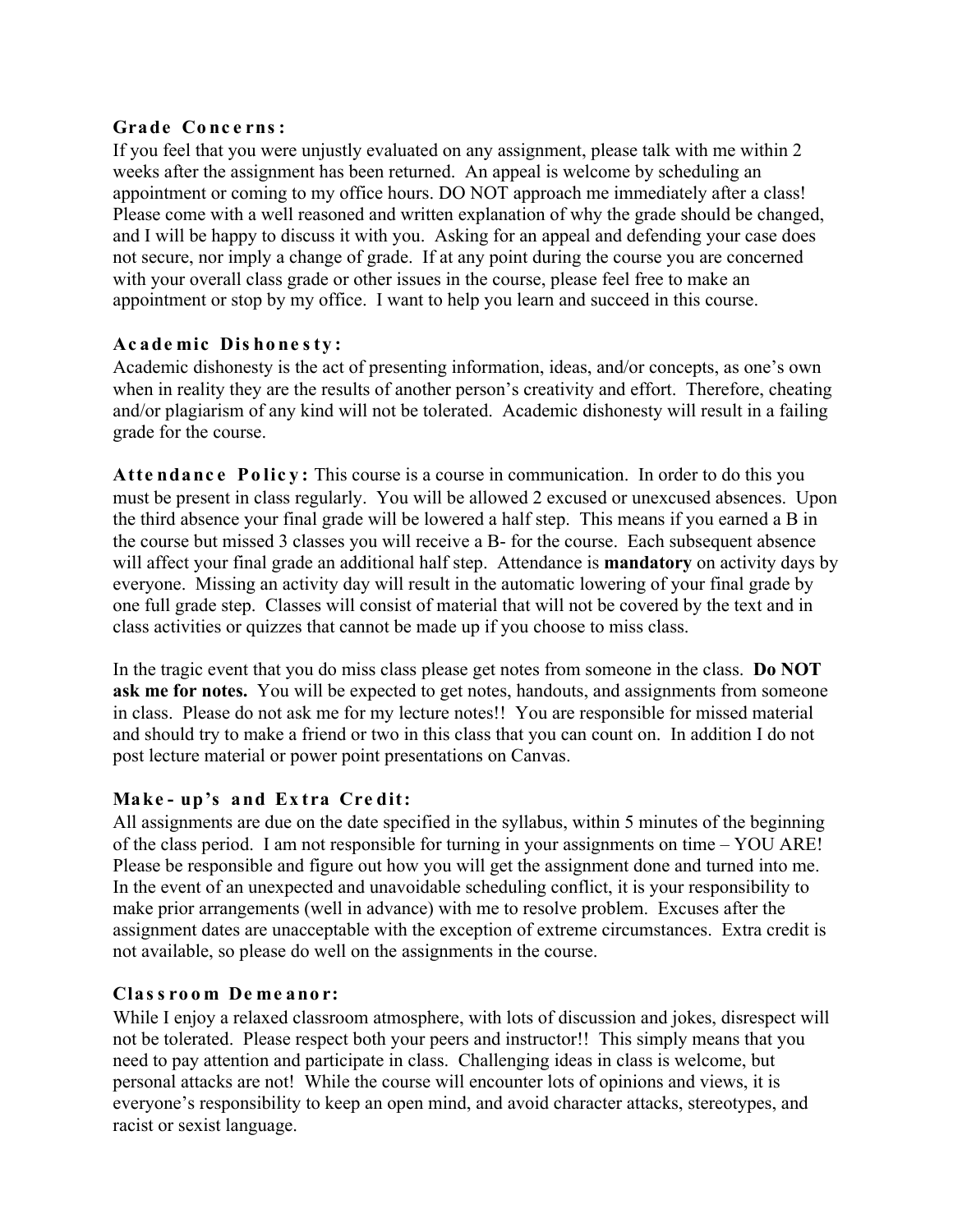#### **Technology**

The use of electronic devices during class is NOT permitted. This includes cell phones, i-pods, and laptops! This means you should bring something else to take notes on! Students are not permitted to listen to music while taking a test or to use their cell phones during tests. Please put all technological devices away during class.

#### **Academic Accommodations:**

All students are expected to meet the minimum standards for this course as set by the instructor. Students with learning disabilities who may need accommodations should first discuss options and services available to them in the Academic Support Center (ASC) during the first two weeks of the semester. The ASC, in turn will contact professors with official notification and suggested classroom accommodations, as required by federal law. Approved documentation must be provided by the student and placed on file in the ASC prior to the beginning of the semester.

| Date       | Daily syllabus<br>Topic/activity                                       | Readings |
|------------|------------------------------------------------------------------------|----------|
| T Sept. 1  | Starting in the US                                                     | Chp.1    |
| M Sept. 7  | No Class – Labor Day                                                   |          |
| M Sept. 14 | Defining Culture                                                       | Chp. 2   |
| M Sept. 21 | Cultural Identity<br>Stereotype Paper Due!                             |          |
| M Sept. 28 | <b>Foundations of Cultural Patterns</b>                                | Chp. 4   |
| M Oct. 5   | <b>Taxonomies of Cultural Patterns</b><br>Cultural Identity Paper Due! | Chp. 5   |
| M Oct. 12  | Ba Fa Ba Fa                                                            |          |
| M Oct. 19  | <b>Mid-Term Exam</b>                                                   |          |
| M Oct. 26  | <b>Movie Analysis</b>                                                  |          |
| M Nov. 2   | Global Communication<br>Movie Analysis Paper Due!                      |          |